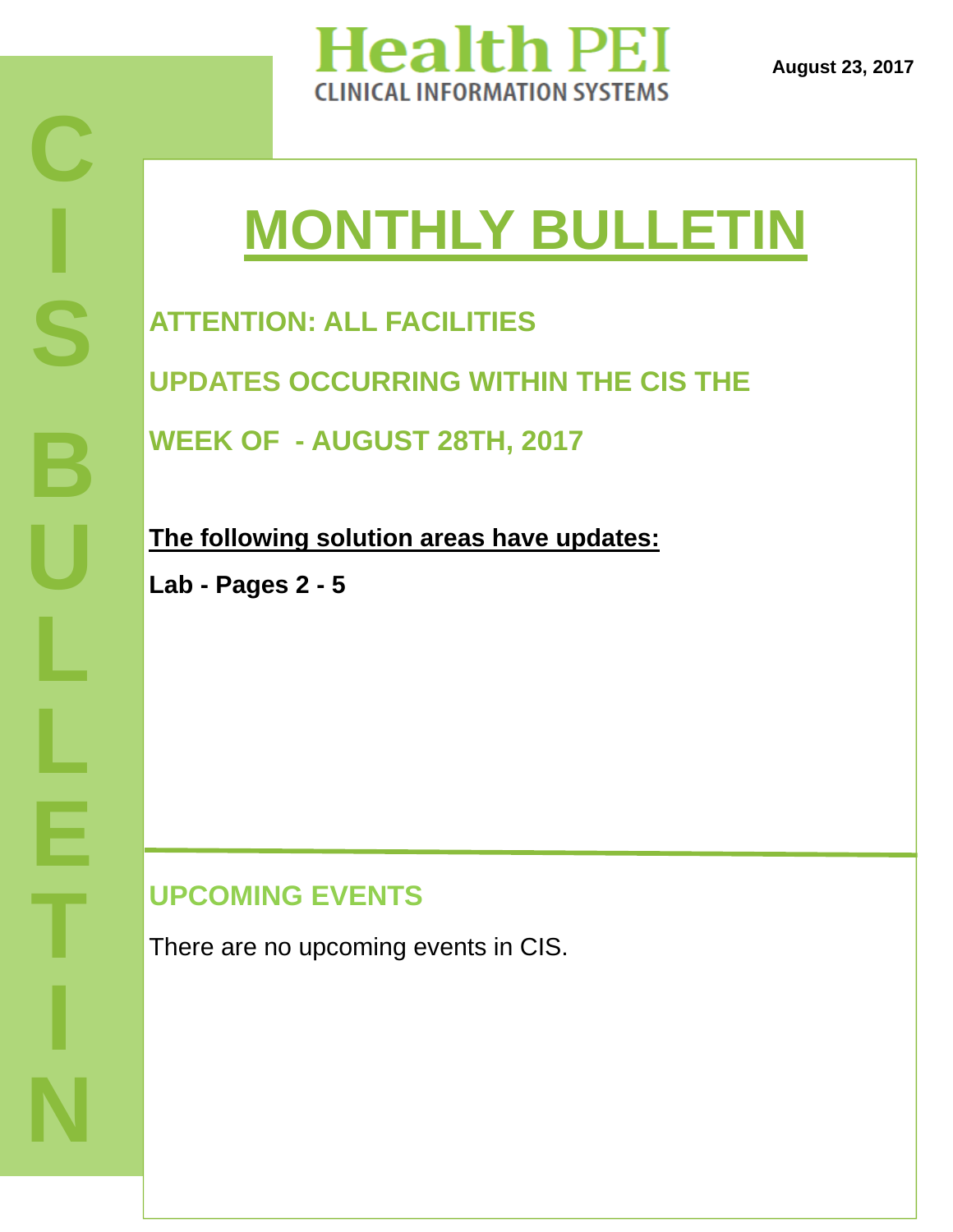

#### **Lab Updates:**

**Changes in Heading Display Names:** The heading for the Microbiology Referred Procedures is now clearly defined.

| Rehab                      | <b>Diabetes Management</b> |     | C-HOBIC              | Interventions                           |          |                                                        |                      |                           |              |
|----------------------------|----------------------------|-----|----------------------|-----------------------------------------|----------|--------------------------------------------------------|----------------------|---------------------------|--------------|
| <b>Recent Results</b>      | Vitals                     | Lab |                      | Diagnostic Imaging                      | Warfarin | Respiratory/COPD                                       | <b>Shift Summary</b> | <b>PACU Documentation</b> |              |
| Flowsheet:                 | <b>Quick View</b>          |     |                      | ۰<br>$\cdots$                           | Level:   | <b>Quick View</b>                                      | ۰                    | O Table                   | Group C List |
| $\leftarrow$               |                            |     |                      |                                         |          | 2017-Aug-02 07:34 - 2017-Aug-03 07:34 (Clinical Range) |                      |                           | $\leftarrow$ |
|                            |                            |     |                      |                                         |          |                                                        |                      |                           |              |
| Navigator                  |                            | 囩   |                      | <b>Quick View</b>                       |          | 2017-Aug-03 06:55                                      |                      |                           |              |
| Microbiology Referred Prod |                            |     | Lyme Disease Testing | <b>Microbiology Referred Procedures</b> |          | <b>REVIEW</b>                                          |                      |                           |              |
|                            |                            |     |                      |                                         | m        |                                                        |                      |                           |              |
|                            |                            |     |                      |                                         |          |                                                        |                      |                           |              |
|                            |                            |     |                      |                                         |          |                                                        |                      |                           |              |

The Misc Blood Bank section heading now displays as Blood Bank Miscellaneous

| <b>Diabetes Management</b>      |               | C-HOBIC | Interventions                   |                   |                                                        |                      |                           |       |
|---------------------------------|---------------|---------|---------------------------------|-------------------|--------------------------------------------------------|----------------------|---------------------------|-------|
| <b>Recent Results</b>           | <b>Vitals</b> | Lab     | Diagnostic Imaging              | Warfarin          | Respiratory/COPD                                       | <b>Shift Summary</b> | <b>PACU Documentation</b> | Rehab |
| Flowsheet: Quick View           |               |         | $\cdot$<br>$\cdots$             | Level: Quick View |                                                        | $\cdot$              | O Table<br>Group Clist    |       |
| $\leftarrow$                    |               |         |                                 |                   | 2017-Aug-02 07:36 - 2017-Aug-03 07:36 (Clinical Range) |                      |                           |       |
| Navigator                       |               | ×       | <b>Quick View</b>               |                   | 2017-Aug-02 11:13                                      |                      |                           |       |
| <b>Blood Bank Miscellaneous</b> |               |         | <b>Blood Bank Miscellaneous</b> |                   |                                                        |                      |                           |       |
|                                 |               |         | Blood Bar Comment               |                   | <b>BB Comment</b>                                      |                      |                           |       |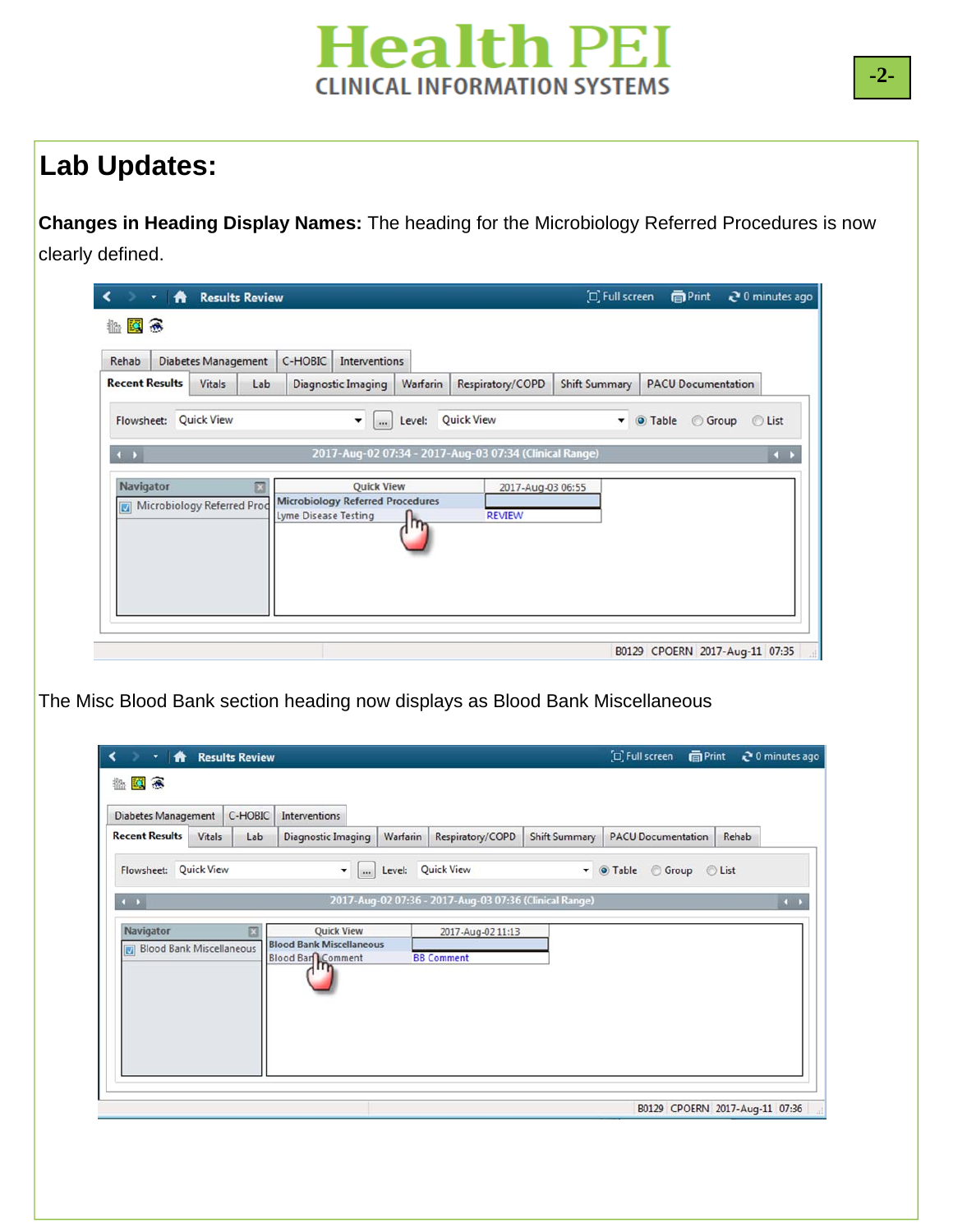## **Health PEI CLINICAL INFORMATION SYSTEMS**

#### **Lab Updates:**

**Blood Bank Specimens on patients with known antibodies:** Patients with known antibodies will now have a second set of labels (both Specimen label and Signature label) print out for the collection of a second tube to provide enough sample to complete the Antibody Investigation which is required for that patient. The Specimen Label ordered by the system will be labeled with ABID Tube, the Second Signature Label will remain the same. See example below. Like all Blood Bank Specimens, the labels need to be signed, dated and timed.

Exemptions are ordered placed on patients in the OR.

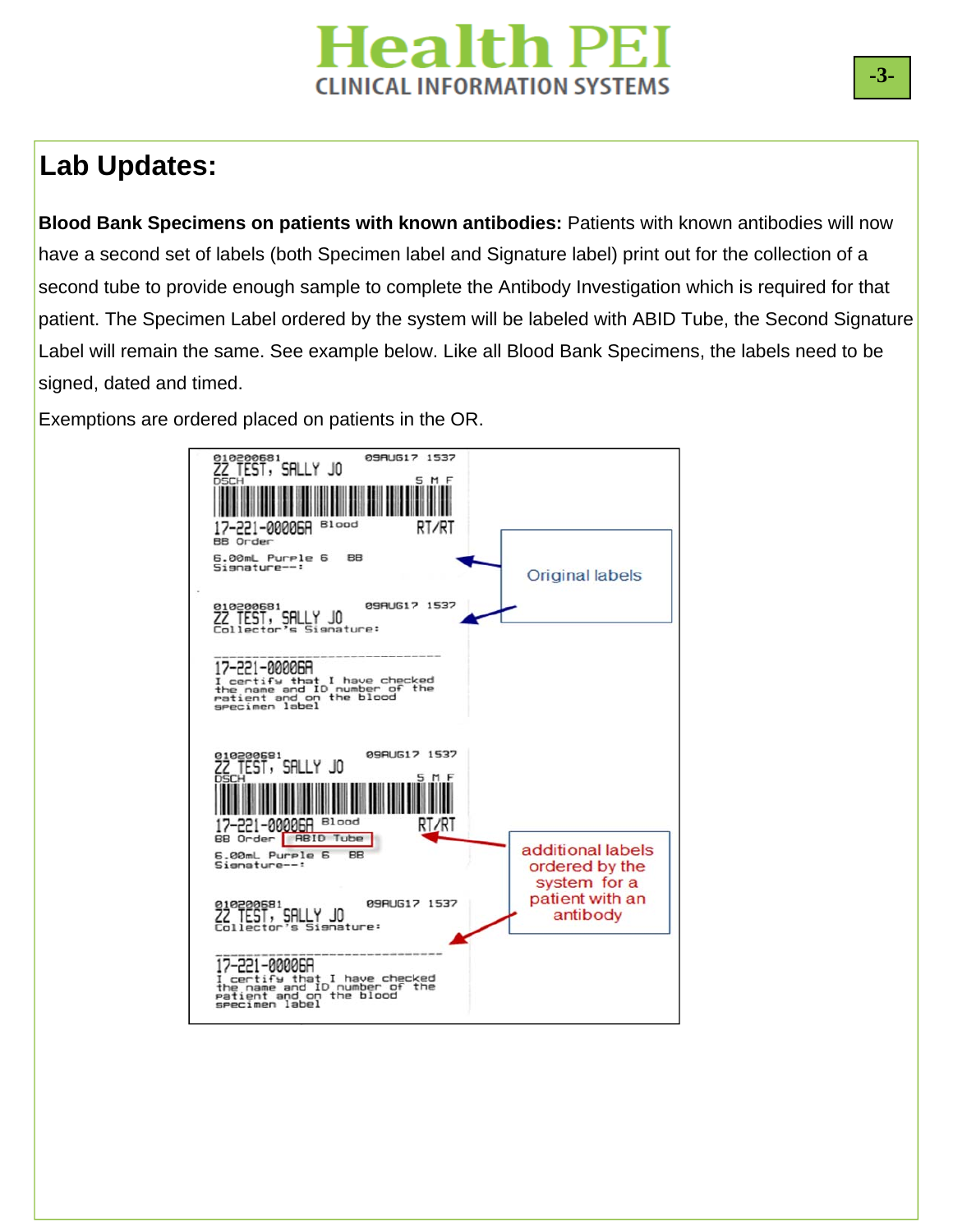## **Health PEI CLINICAL INFORMATION SYSTEMS**

## **Lab Updates:**

**Blood Bank Transfusion Alert for patients with hgb over 90g/L:** This Alert will be activated when a crossmatch is being ordered on a patient whose hgb is over 90g/L (in the last 48 hrs). The Alert suggests that a transfusion is inappropriate based on the patient's most recent hgb, which is also contained in the Alert. Options allow canceling or continuing the crossmatch.

There is a Clinical Guidelines button at the bottom leading to a webpage from which this Alert is based. **If either of the following Red Cell Reasons are selected, the Alert will not fire:** 

- **1. Major Bleeding**
- **2. Surgical Procedure likelihood of bleeding**

**The Alert will also not fire for orders placed through SurgiNet.** 

| Most recent hemoglobin is 99 g/L on August 09, 2017<br>15:09:00.<br>Are you sure you want to continue ordering this transfusion?<br><b>Alert Action</b><br>Option allows for cancel | or continue<br>Cancel Crosssmatch Order<br><b>Continue with Crossmatch Order</b> | erner | <b>Crossmatch Alert</b><br>RBC transfusion in a patient with a hgb >90 g/L is likely<br>inappropriate unless the patient is hemorrhaging. |
|-------------------------------------------------------------------------------------------------------------------------------------------------------------------------------------|----------------------------------------------------------------------------------|-------|-------------------------------------------------------------------------------------------------------------------------------------------|
|                                                                                                                                                                                     |                                                                                  |       |                                                                                                                                           |
|                                                                                                                                                                                     |                                                                                  |       |                                                                                                                                           |